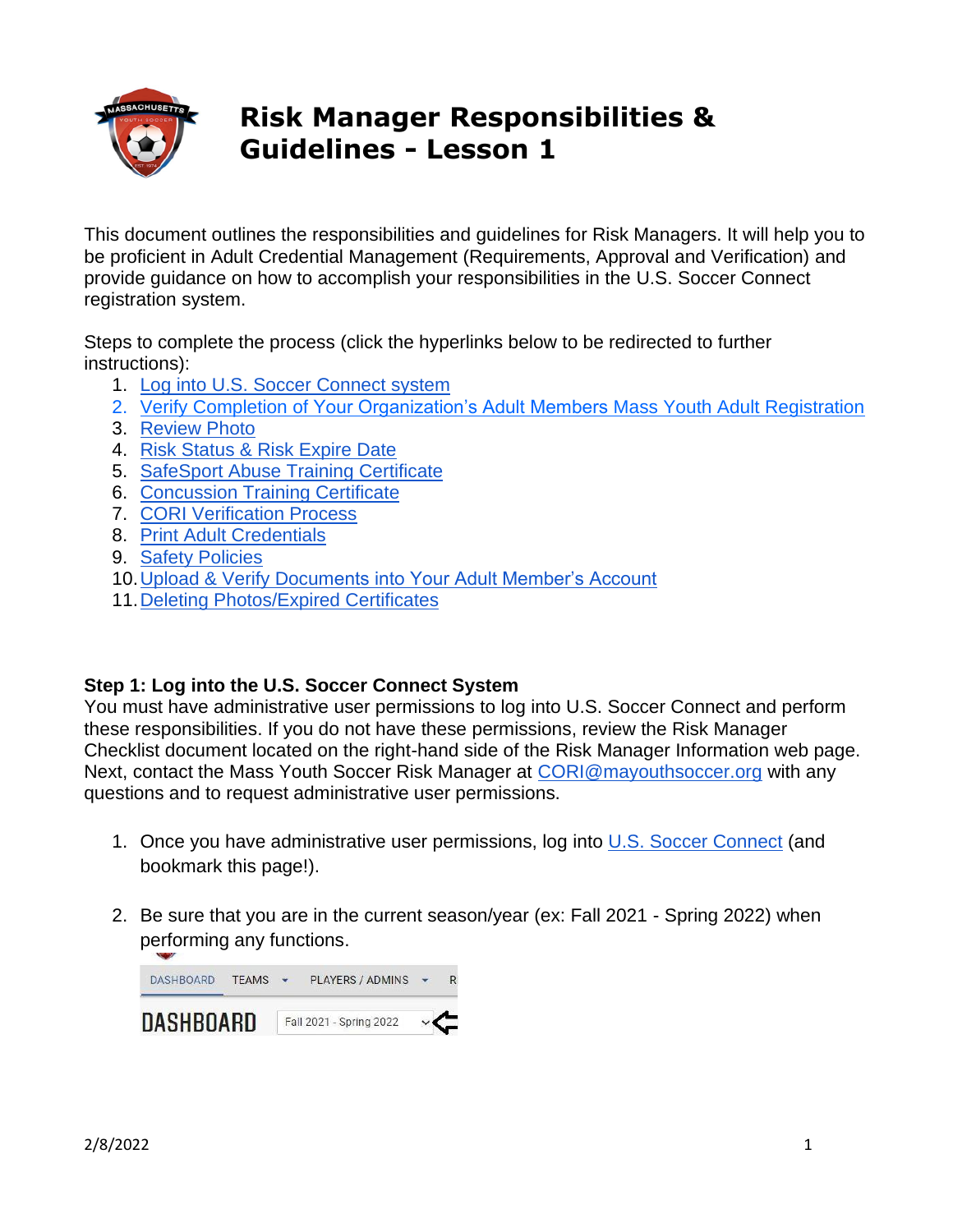#### <span id="page-1-0"></span>**Step 2: Verify your organization's adult members are properly affiliated & registered with Mass Youth Soccer; this is a two-step process.**

- **Step one** Make sure all adult members (player count must also be included) are accounted for on the Fee Submission Form that is emailed to the State Registrar, along with payment being made online or sent via USPS; this information is found on the Mass Youth Soccer website under the ADMINISTRATION tab, on the Organization Registration webpage.
- **Step two** Ensure that all adult members of your organization have completed their Annual Mass Youth Soccer Adult Registration for the current registration year.

Now, to ensure your organization's compliance with step two, search for your adult members who have registered online with Mass Youth Soccer for the current registration year.

● Once an adult registers, the system updates overnight; you will not see the adult listed under your organization until the next day.

*You can access your adult members two ways:*

1. Scroll down and click on "View All Admins."

| П     |
|-------|
|       |
| 18656 |

#### **-OR-**

- 2. At the top of the page, hover over Players/Admins.
	- a. Select Admin Lookup.
	- b. Click the "Reset" button on the top center of the Admin Lookup page; this will clear all filters to ensure you see all registered adults.
	- c. Expand the page size to fit all your members (500).
	- d. Select the correct Club and Program and click search.

| ADMIN LOOKUP                  | Fall 2019 - Spring 2020 | ▼                                                                                         |                                                                                                                                                           |                                                                                                                                                |
|-------------------------------|-------------------------|-------------------------------------------------------------------------------------------|-----------------------------------------------------------------------------------------------------------------------------------------------------------|------------------------------------------------------------------------------------------------------------------------------------------------|
| <b>Administrator Lookup</b>   | Page Size: 500          | Reset<br><b>Report:</b>                                                                   | -Choose Report-                                                                                                                                           |                                                                                                                                                |
| Select Club<br>Select Program | $\blacksquare$          | <b>Select Play Type</b><br><b>Multiple</b><br><b>Select Age Group</b><br>All Age Groups v | <b>Select Admin Type</b><br>All Team Admins<br>$^{\circ}$<br>7<br>or Select User Type<br>Select Type<br><b>Select Certification</b><br>All Certifications | <b>Status Filter By</b><br><b>No Application Status</b><br>$\mathbf{v}$<br><b>Risk Filter By</b><br>No Risk Filter<br><b>Media Type</b><br>All |

- e. The search results are all adults who are registered with Mass Youth Soccer and chose your organization during the registration process.
- f. Click on the name of the first adult and it will bring up their information on the Administrator Info tab. On this page you have the ability to upload and verify training documents and can view their risk status and risk expiration date.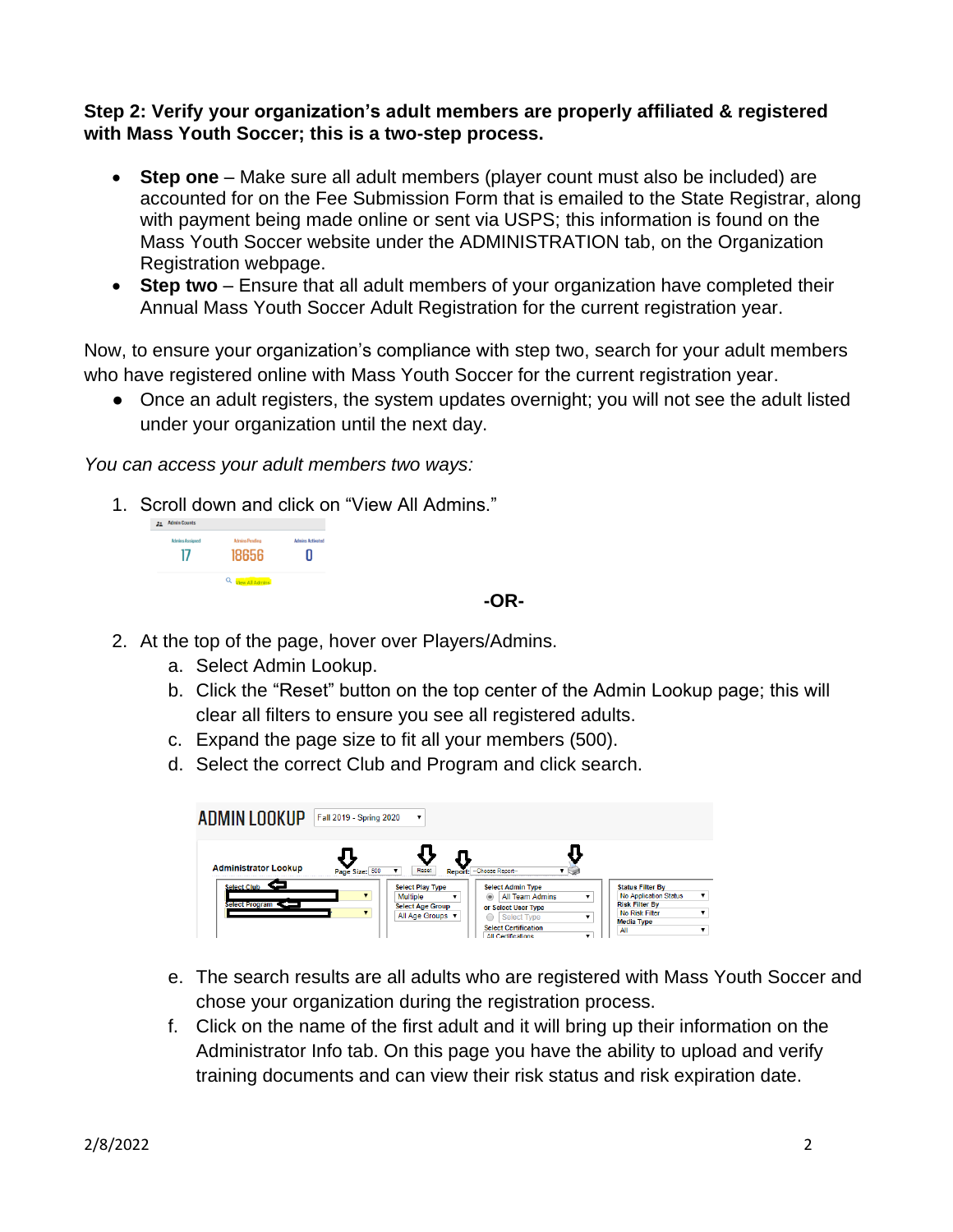g. To expedite through your adult members, you can use the >> arrows located at the top right of the information page.



## <span id="page-2-0"></span>**Step 3: Review all adult participant photo's**

This photo is used for their Adult Credential and must be:

- Of passport quality
- $\bullet$  A clear head shot of just themselves (i.e., no kids or pets in picture).
- No hats or sunglasses.
- Not a picture of their license.

If the photo doesn't meet the standards above, it must be deleted to allow for a new photo to be uploaded. Once deleted, email the adult informing them that they must upload a new photo that meets the above requirements.

*How to delete a photo*:

- 1. Click on the photo.
- 2. Click "Delete" at the top right side of the photo; you will need to scroll over to the right to see the button.

*How to search for adults with missing photos:*

- 3. At the top of the page, hover over Players/Admins.
- 4. Click on Admin Lookup.
- 5. Click on the drop-down arrow in the "Search By" filter.
- 6. Click on "Missing Pictures."
- 7. To email the adult, click on the box next to their name, then click on "Email Selected Admins" at the bottom of the page.



#### <span id="page-2-1"></span>**Step 4: Risk Status and Risk Expire Date**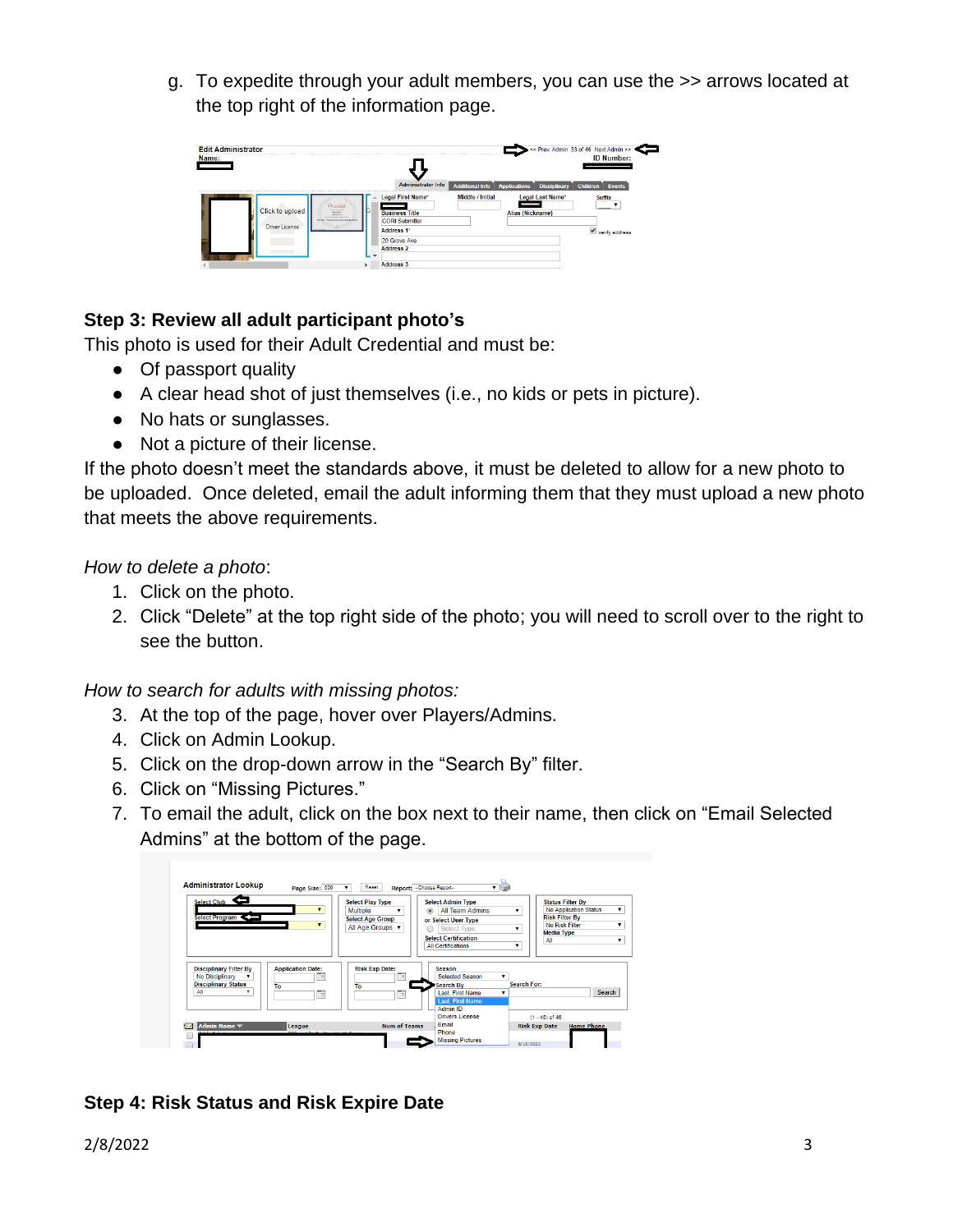Verify that the participating adult member has an approved, conditional, or under 18 approved risk status and a risk expire date that is valid for the registration year.

- **→** *Note: The Under 18 Risk Status may not have a Risk Expire date that is valid for the complete soccer registration year:* this is acceptable*.*
- 1. Each adult has one risk status and one risk expiration date. These two statuses are the result of the CORI and National background check report reviews.
	- a. The National background check also includes both State and National Sex Offender Registry searches.
- 2. To understand the different risk statuses and help you troubleshoot any issues associated with them, visit the [Risk Manager Information webpage](https://www.mayouthsoccer.org/risk-manager-information/) and view the *Risk*  **Status Classifications and Adult Credential Troubleshooting document on the right** hand side of the page.

## <span id="page-3-0"></span>**Step 5: Approve & Verify SafeSport Abuse Prevention Training Certificate**

You are responsible for reviewing and verifying that your adult members meet the SafeSport Abuse Prevention training requirement.

### *Policy Information:*

- SafeSport is a yearly requirement; the initial course is core training (1.5 hours) must be taken prior to the adult participant engaging in any Mass Youth Soccer activities.
	- o Adults who continue to participate with Mass Youth Soccer must complete a refresher course (20 minutes) on an annual basis beginning the calendar year after completing the Core training; **prior to the start of the** *new registration year***.**
		- After the third refresher course, the adult will take Core Training again.
	- o Training taken in the registration *year* which the adult is registering into meets policy guidelines for approval for that soccer registration year *(Fall to Spring)*.
	- $\circ$  Example: To be approved for Fall 2021-Spring 2022, training must have been completed in 2021, prior to participating or before the start of the new registration year. If the adult continues to participate, to be approved for the Fall 2022 - Spring 2023 registration year, the refresher course must have been completed in 2022, **prior to participating in this new registration year**.

## *Risk Manager Responsibilities:*

- Ensure that all adult members are in compliance with this training. The initial or refresher training must be marked as approved/verified in U.S. Soccer Connect.
- If auto-approval fails, or the adult took the training for a different sport, the adult will need to upload their Certificate of Completion. You as the administrator, must verify the training policy requirements are met prior to checking the training as verified in U.S. Soccer Connect.
- Refer to [Step 10](#page-8-2) in this document for instructions on how to verify and upload documents and/or required training certificates of completion in U.S Soccer Connect.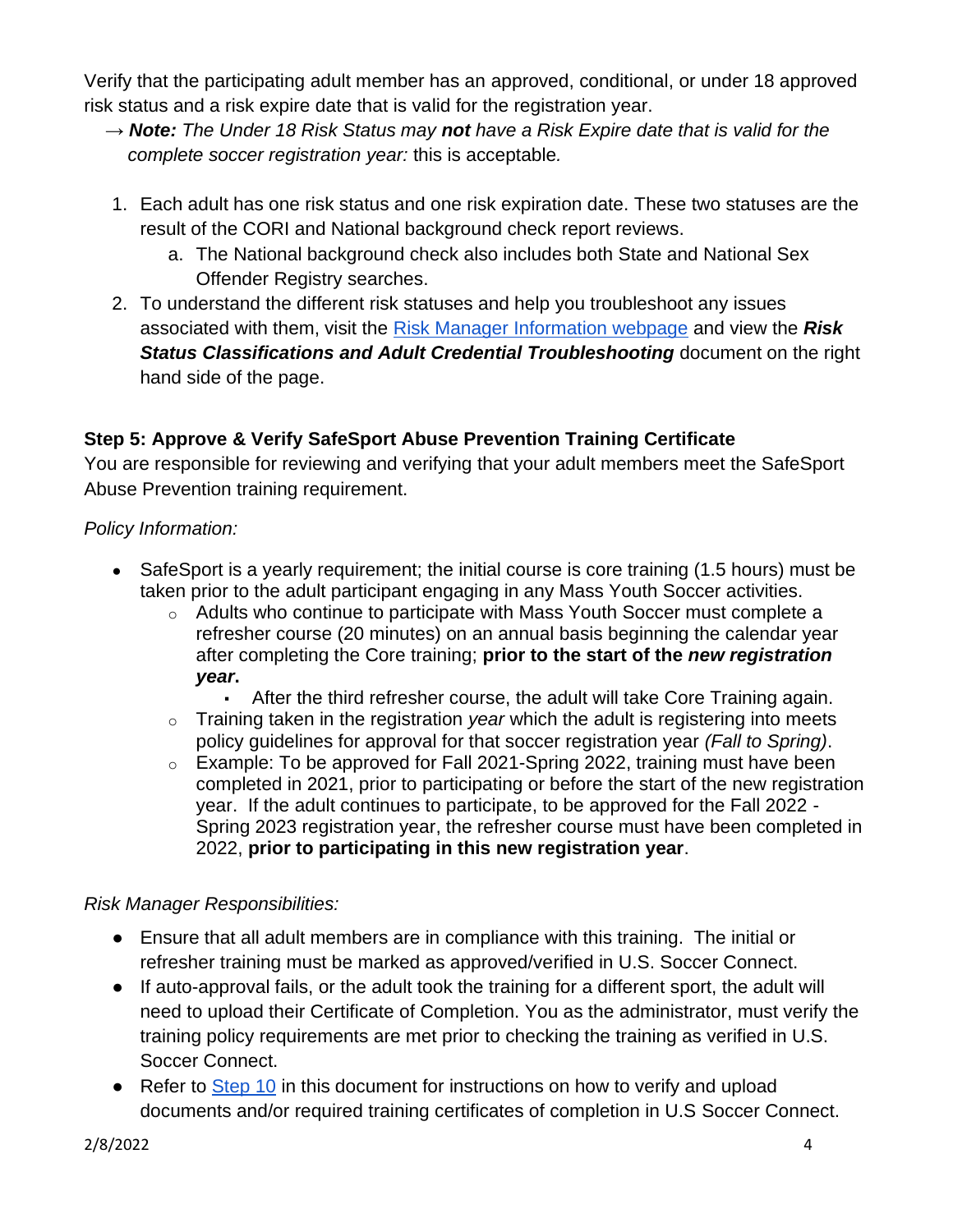#### *Additional Information:*

- U.S. Soccer Connect is connected to the U.S. Soccer Learning Center and the U.S. Center for SafeSport (API). In order for U.S. Soccer Connect to retrieve the adult's completed training and auto-approve in the system, the adult must use the exact same first and last name and email address in both their U.S. Soccer Connect and SafeSport/U.S. Soccer Learning Center accounts.
- Your adult members will see a cloud with an upload arrow in their U.S. Soccer Connect account if it is time for them to take/retake the training. If they see a check mark and the word verified, the adult is set for this requirement for the registration year.
- If a certificate is verified in U.S. Soccer Connect but you would like to update it, the adult *will not* be able to upload a new certificate until you as an Administrator un-verify and delete the certificate; refer to [Step 11](#page-9-0) in this document.
- The link needed to complete the SafeSport Abuse Prevention training is in the adult's registration account in U.S. Soccer Connect ("My Account") under the "Certificate" tab.
- <span id="page-4-0"></span>• Prior to the start of a new registration year, Mass Youth Soccer will remove verification and delete all certificates that do not meet policy guidelines for approval/verification in the new registration year; this is based on an upload date.

## **Step 6: Approve & Verify Concussion Training Certificate**

You are responsible to review and verify that your adult members meet the concussion training requirement. Mass Youth Soccer accepts the CDC Head's Up training, or the U.S. Soccer Learning Center's Introduction to Safe and Healthy Playing Environments training.

#### *Policy Information:*

- Training must be valid for the complete registration year the adult is registering into.
- Mass Youth Soccer has a two-year approval policy for concussion training. If the adult completed the training June 1, or later of the prior year they are registering into, the adult is in fulfillment of the Mass Youth Soccer policy of two years and can be verified for this year. *For example: for coaches/volunteers in the Fall 2021-Spring 2022 season, training must have been completed June 1, 2020, or later.*
- Your organization may have a one-year approval policy: check before you complete the approval/verification process in U.S. Soccer Connect.

#### *Risk Manager Responsibilities:*

- Approve and verify all CDC Concussion Training certificates based on policy criteria.
- Approve and verify any non-auto approved U.S. Soccer Learning Center Course certificates based on policy criteria.
- Refer to **Step 10** in this document for instructions on how to verify and upload documents and/or required training certificates of completion in U.S Soccer Connect.

#### *Additional Information:*

● Adults who complete the *CDC training* must upload their Certificate of Completion for your review and manual verification.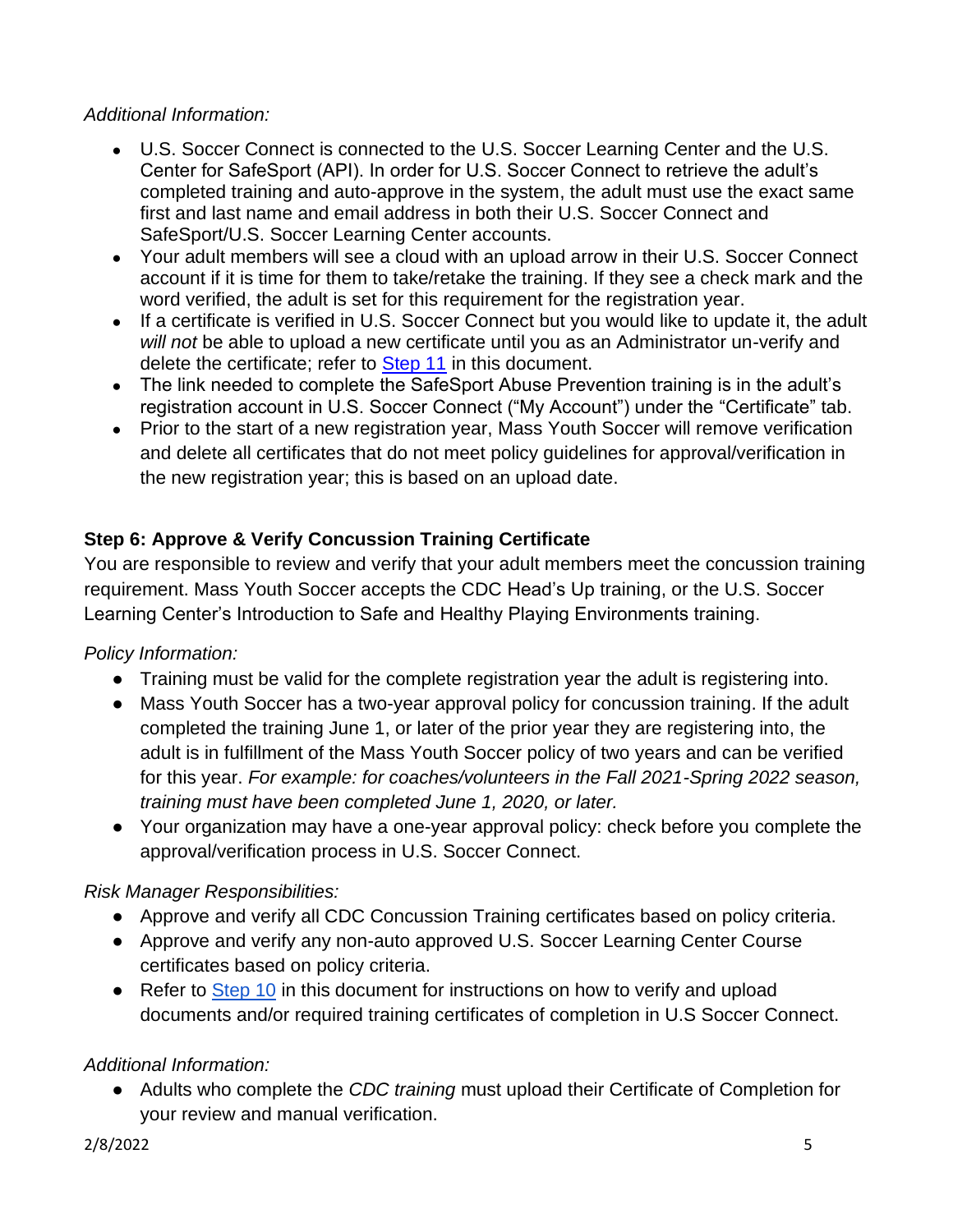- Adults who completed *U.S. Soccer Learning Center* training: if the adult used the same first and last name and email address for their U.S. Soccer Learning Center account & their U.S. Soccer Connect account, the certificate should be automatically approved/verified by the API feed.
- Your adult members will see a cloud with an upload arrow in their U.S. Soccer Connect account if it is time for them to take/retake the training. If they see a check mark and the word verified, the adult is set for this requirement for the registration year.
- If a certificate is verified in U.S. Soccer Connect but you would like to update it, the adult *will not* be able to upload a new certificate until you as an Administrator un-verify and delete the certificate; refer to [Step 11](#page-9-0) in this document.
- The link to complete either concussion training is in the adult's registration account ("My Account") under the "Certificate" tab.
- Prior to the start of a new registration year, Mass Youth Soccer will remove verification and delete all certificates that do not meet policy guidelines for approval/verification in the new registration year; this is based on an upload date.

## <span id="page-5-0"></span>**Step 7: CORI Verification Process**

CORI Verification is the process of verifying the adult's personal information that is used when processing their CORI check and is a Commonwealth of Massachusetts Law. The verification process only needs to happen once, unless a legal name change occurs.

As your organization's Risk Manager, you are required *to either:*

- 1. Physically meet with your adult member and verify that the information on their CORI Acknowledgement form matches both the form and a government photo ID.
- 2. Receive a notarized CORI Acknowledgement form from the adult.

If all information is correct on the adult's CORI Acknowledgement form or if you received a notarized CORI Acknowledgement form, you are required to upload the **"Admin Proof of CORI Verification"** document [\(located on the Risk Manager Information webpage\)](https://www.mayouthsoccer.org/risk-manager-information/) into the adult's registration account and check the CORI Verified Box (Commonwealth of Massachusetts law).

● Refer to [Step 10](#page-8-2) in this document for instructions on how to verify and upload **Admin Proof of CORI Verification** in U.S Soccer Connect.

## *What to verify:*

- Full legal first and last name: no shortened versions or nicknames (ex: 'Coach Jim' or Kim instead of Kimberley).
- Date of birth
- Verbally confirm the last 6 digits of the adult's social security number.
	- *If there are any corrections regarding the adult's legal name, date of birth, or last 6 numbers of social security number*: a new CORI and national background check may need to be processed using the updated information. You *must* notify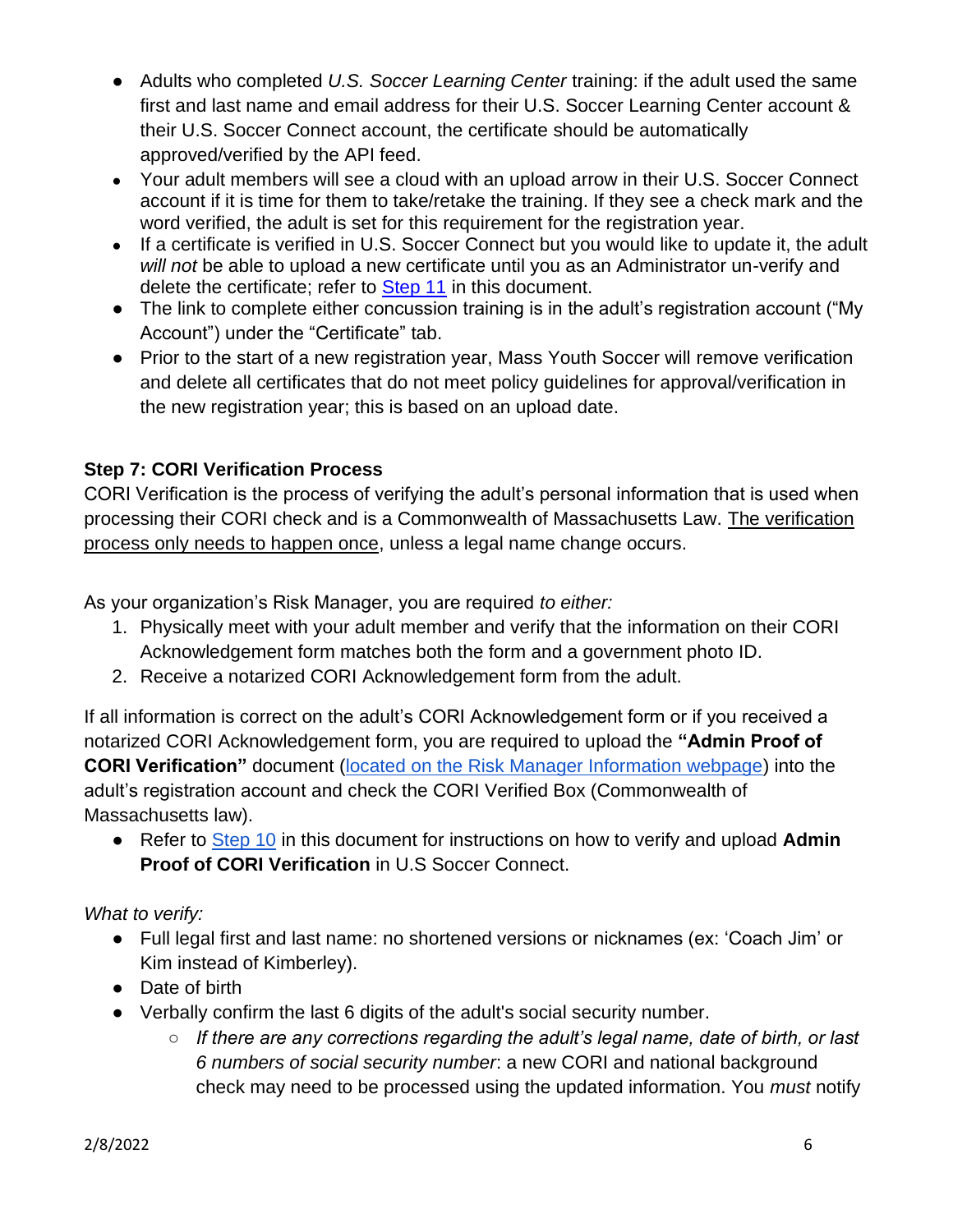the Mass Youth Soccer Risk Manager. Do not check the CORI Verified box until you are notified that this information has been corrected in the adult's account.

- Home address
- Driver's license number and expiration date
	- *If there are any corrections regarding address or driver's license number:* email the adult asking them to update the information in their Mass Youth Soccer adult registration in U.S. Soccer Connect. You may check the CORI verified box.

## *What to do with CORI Acknowledgement Forms:*

Once you have collected the form and completed the CORI Verification process in the U.S. Soccer Connect, you are required to either:

- Shred or burn the form and copy of their ID if applicable.
- Store form/copy of ID in a secure location (i.e., locked file cabinet; NOT on the hard drive of your computer); this cannot be longer than one year.
- If any information is stored electronically, it must be on a password protected and encrypted external device and stored in a secure location e.g., locked file cabinet. [Click here](https://www.mass.gov/files/documents/2017/09/26/ICLOUD%20Storage_0.pdf?_ga=2.174394533.666127044.1592842047-673289979.1583422447) for cloud storage information.

## **Keep in mind…**

 $\rightarrow$  If an adult belongs to more than one organization: it is the responsibility of those organizations to ensure that the adult has given the CORI Acknowledgement Form to one of them and that the receiving organization has CORI Verified the adult.

 $\rightarrow$  After the adult has been CORI Verified, for all future CORI checks on this adult, verification will no longer be needed (the CORI Verification box will remain checked). The one exception is if the adult legally changes their name.

 $\rightarrow$  CORI background checks are processed when the adult completes their Adult Registration; therefore, CORI Verification does not stop the background check from being processed nor the Adult Credential from printing (verification is a separate process).

## <span id="page-6-0"></span>**Step 8: Print Adult Credentials**

All Mass Youth Soccer adult members are required to have and physically wear a current Mass Youth Soccer Adult Credential during practice and games.

How to print Adult Credentials from U.S. Soccer Connect:

- 1. Log into [U.S. Soccer Connect.](https://ma-adultinfo.affinitysoccer.com/Foundation/Login.aspx?sessionguid=)
- 2. Verify you are working in the current registration year.
- 3. Hover over Players/Admins.
- 4. Click on ID Cards.
- 5. Click Reset to ensue all filters are removed; this will ensure all your adult members show.
- 6. Select State (Massachusetts Youth Soccer), select Club and Program.

2/8/2022 7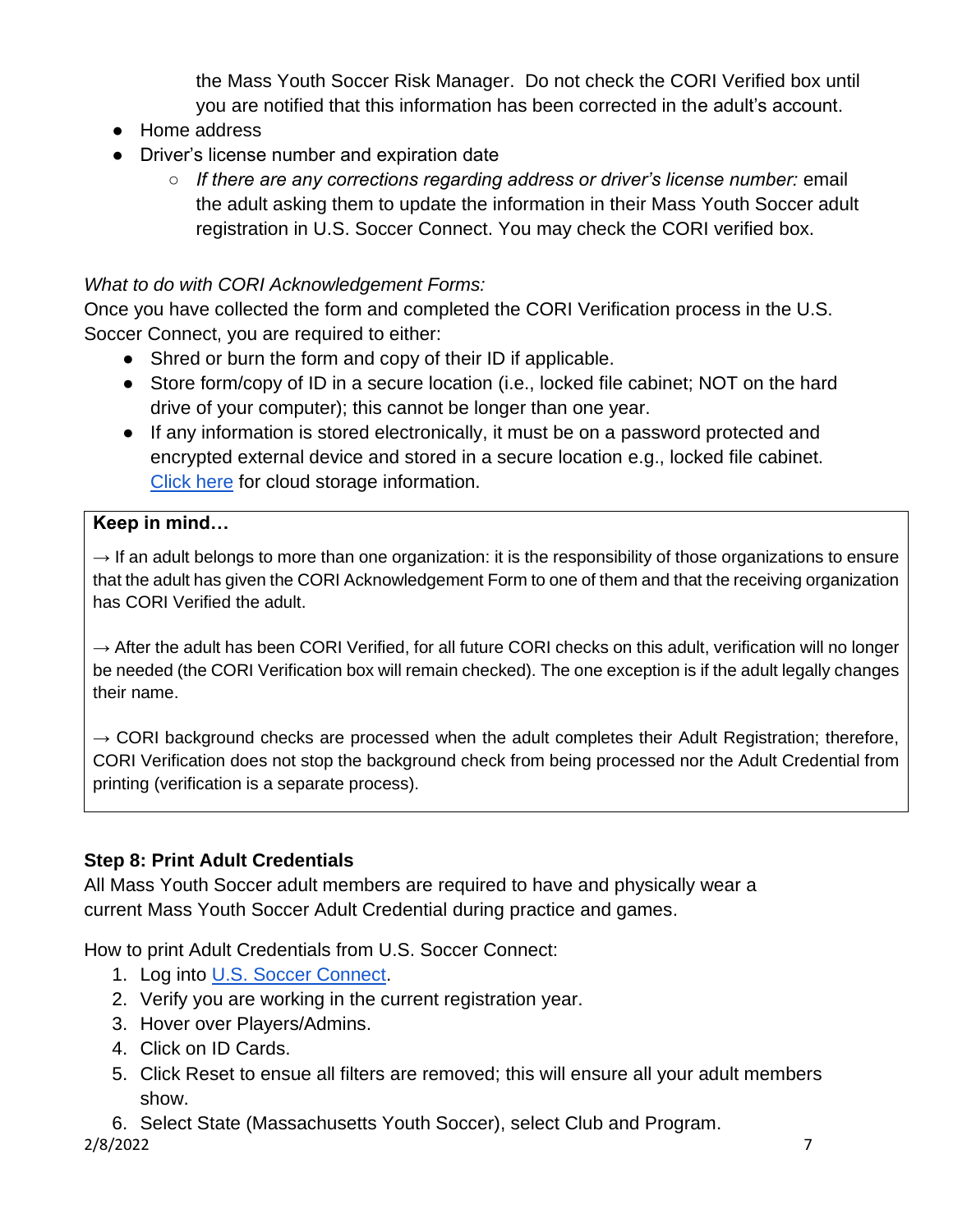- 7. Click on Card Type and choose Administrator and click Search.
- 8. Click on Print Admin Credentials.

| TEAMS $\star$ PLAYERS / ADMINS $\star$ REPORTS $\star$<br>DASHBOARD          |                                                                                          | MESSAGING                                                   | UPLOAD                      | SFTUP                                        | <b>CLASSIC VIEW</b> |
|------------------------------------------------------------------------------|------------------------------------------------------------------------------------------|-------------------------------------------------------------|-----------------------------|----------------------------------------------|---------------------|
| <b>ID CARDS</b> Fall 2019 - Spring 2020                                      |                                                                                          |                                                             |                             |                                              |                     |
| ID Cards / Print Cards / Create New Cards                                    |                                                                                          | Page Size: 500                                              | Reset                       |                                              |                     |
| <b>Select State</b><br>Massachusetts Youth Soccer<br>▼<br><b>Select Club</b> | <b>Select Play Type</b><br>All Play Levels<br><b>Select Gender</b><br><b>All Genders</b> | <b>Application Status</b><br>All Status<br>Paid<br>All<br>▼ | Accepted<br>All<br>▼        | Search By<br>Last, First Name<br>Search For: |                     |
| <b>Select Program</b>                                                        | <b>Select Age Group</b><br>All Age Groups                                                | Card Type:<br>Administrator v                               | <b>Print Status:</b><br>All | Search                                       |                     |
| <b>Unlock Selected</b>                                                       | Print ID Card PDF                                                                        | <b>Print Admin Credentials</b>                              |                             | Send To Association                          |                     |
| Max 500 cards can be printed in one batch                                    |                                                                                          |                                                             | Batch #: 0                  |                                              | $(1 - 4)$           |
| PC<br><b>Name</b>                                                            |                                                                                          | am                                                          | <b>Team ID</b>              | ID                                           |                     |
| ٥<br>$\circ$                                                                 |                                                                                          |                                                             |                             |                                              |                     |
| $\circ$                                                                      |                                                                                          |                                                             |                             |                                              |                     |

*Troubleshooting:* 

- An "R" with a red circle around it, or an unlocked lock without the check box, indicates a credential will not print for that adult. A credential **will only print if all** Risk Management requirements below are met:
	- Adult has completed their Mass Youth Soccer Annual Adult Registration for the current registration year (agreed to all ELA/Waivers). Admin added adult registrations/applications do not allow for printing!
	- Have a photo attached to their registration.
	- Verified in U.S. Soccer Connect for SafeSport Abuse Prevention Training.
	- Verified in U.S. Soccer Connect for Concussion Training.
	- Risk Status must be:
		- Approved with a current risk expiration date.
		- Conditional with a current risk expiration date.
		- Under 18 Approved with a current risk expire date
			- The Under 18 risk status does not require the SafeSport training course and;
			- may have a risk expiration date that is *not* valid for the complete registration year.
			- For more information, review the Mass Youth Soccer instructions on How to Credential an Under 18 Coach located on Risk Manager [Information webpage.](https://www.mayouthsoccer.org/risk-manager-information/)
- The credentials download as PDF pop-ups. If all requirements are met and you are still unable to print, you may need to adjust your settings to allow for pop-ups.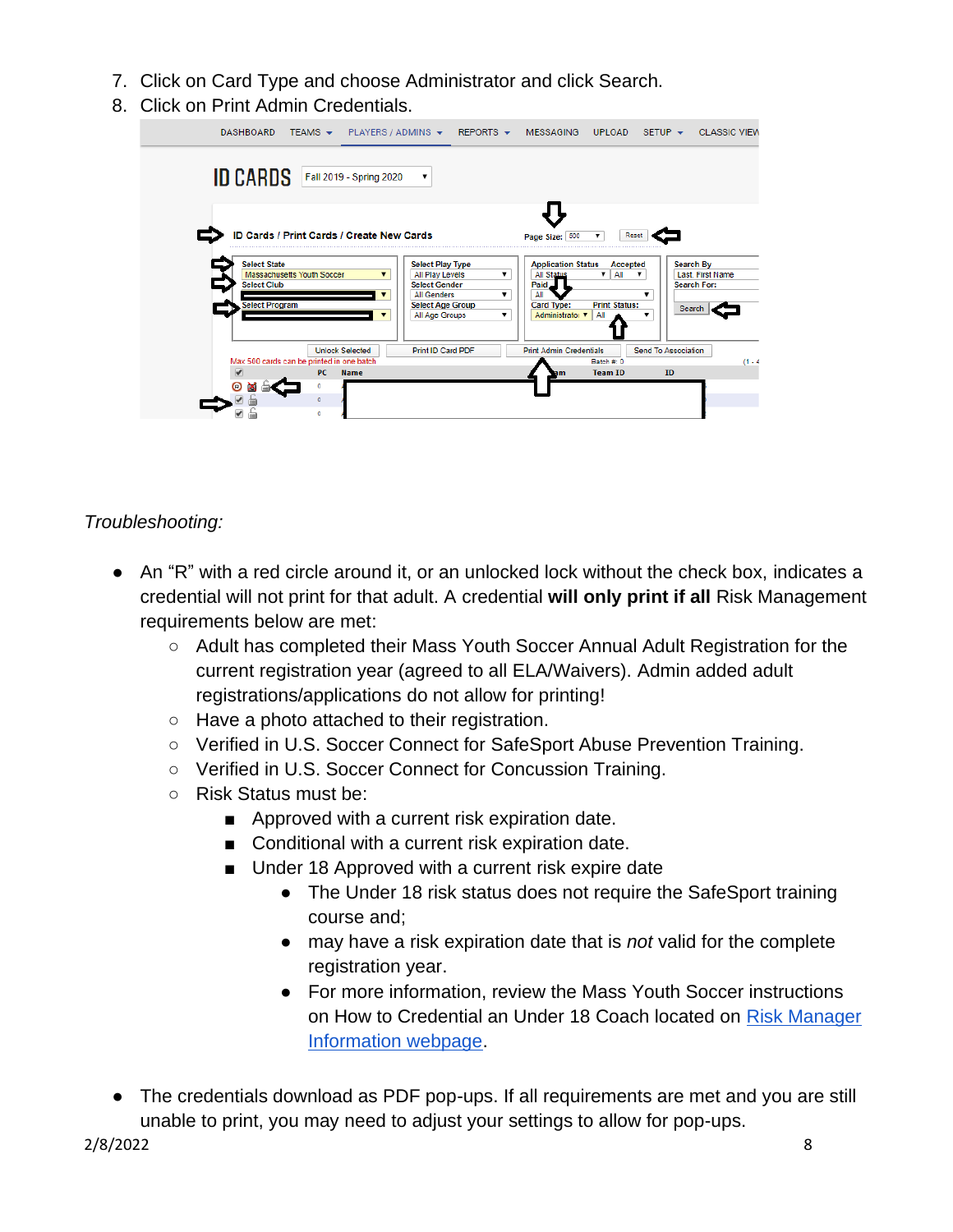● For additional help/information, visit the [Risk Manager Information webpage](https://www.mayouthsoccer.org/risk-manager-information/) to view the *Risk Status Classifications and Adult Credential Troubleshooting* document on the right-hand side of the page. This document explains risk status meanings and issues that occur based on those status. It also provides you information on how to resolve issues associated with the Risk Status.

## <span id="page-8-0"></span>**Step 9: Present all Mass Youth Safety Policies to Adult Members**

- Purpose: To support U.S. Soccer and Mass Youth Soccer on the implementation, management, oversight of, and compliance with the MA Safe Soccer policy.
- The Mass Youth Soccer Athlete and Participant Safety Policy, *known as Massachusetts Safe Soccer, must* be presented to, and reviewed by, all adult participants.
	- a. Read, review, and gain an understanding of the policy. Consult with Mass Youth Soccer staff as an additional resource as needed.
	- b. Update organization's web site to include in the risk management section an easy to locate description of the MA Safe Soccer Athlete and Participant Safety Policy and a link to the Mass Youth Soccer website section where the policy will reside and be kept current.
	- c. Communicate to your organization adult members and parents how to locate, and the importance of, following the MA Safe Soccer Athlete and Participant Safety Policy.
	- d. Ensure that all Mandatory Reporting information is listed on your organization's website; this should also include all pertinent local contact information.
	- e. Ensure all adult participants review all safety policies that are found on the Mass Youth Soccer website under the MA Safe Soccer tab.

All information above is covered in detail on the [MA Safe Soccer webpage.](https://www.mayouthsoccer.org/about/ma-safe-soccer/) This includes the Mandatory Reporting Abuse Prevention Policy and required safety policies.

2. Review information under the [COVID Hub.](https://www.mayouthsoccer.org/covid-hub/) Your organization may still be responsible for assigning a COVID-19 Safety Officer. Policy information along with Responsibilities and Guidelines for this position are on the webpage. For questions regarding the COVID Hub, please contact Tamie Endow [\(tendow@mayouthsoccer.org\)](mailto:tendow@mayouthsoccer.org).

## <span id="page-8-2"></span><span id="page-8-1"></span>**Step 10: Upload & Verify Documents into Your Adult Member's Account**

- 1. Log into [U.S.](https://ma-adultinfo.affinitysoccer.com/Foundation/Login.aspx?sessionguid=) [Soccer Connect](https://ma-adultinfo.affinitysoccer.com/Foundation/Login.aspx?sessionguid=) and search for the adult member. Click into their account.
- 2. Next to the adult's photo you will see several upload fields.
- 3. Click on the appropriate upload icon.
- 4. A pop-up window will display, which will prompt you to choose a file from your computer.